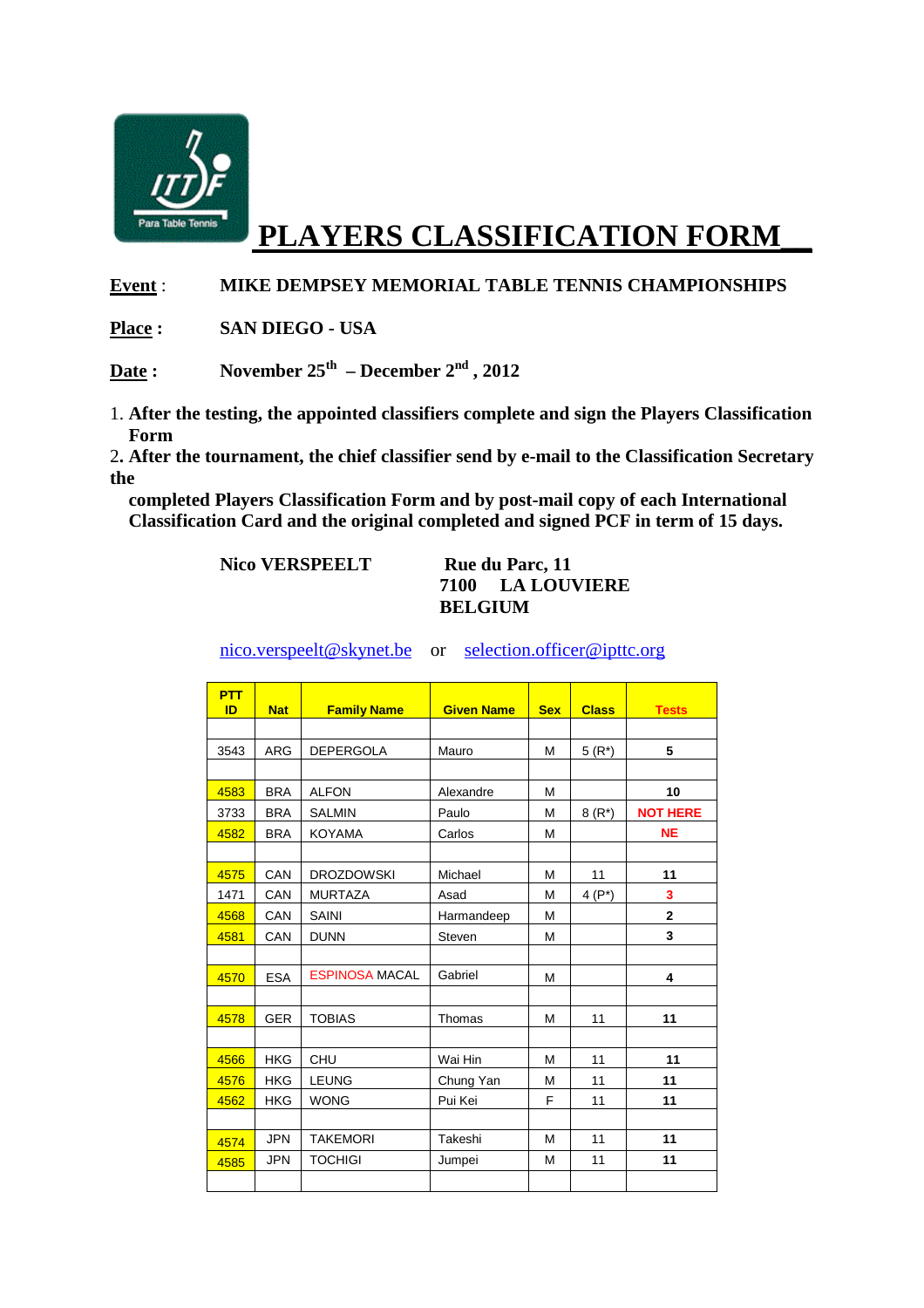| 4565       | <b>KEN</b> | <b>MUENI NZIOKA</b> | Ruth           | F |                | $\overline{7}$          |
|------------|------------|---------------------|----------------|---|----------------|-------------------------|
| 3095       | <b>KEN</b> | <b>MURUAH</b>       | Edwin          | M |                | 8                       |
| 3096       | <b>KEN</b> | <b>LEMURT</b>       | <b>Samuel</b>  | M |                | 4                       |
|            |            |                     |                |   |                |                         |
| 4571       | <b>KOR</b> | <b>SHIN</b>         | <b>Bup Ki</b>  | M | $\mathbf{1}$   | 1                       |
| 4246       | <b>KOR</b> | <b>SEO</b>          | Hun Tae        | M | $2(R^*)$       | 1                       |
| 4431       | <b>KOR</b> | SONG                | Byung-Jun      | M | $3(R*)$        | $\overline{\mathbf{2}}$ |
|            |            |                     |                |   |                |                         |
| 4358       | <b>MEX</b> | <b>ZALDIVAR</b>     | <b>Gabriel</b> | M | 3/R/           | 2                       |
|            |            |                     |                |   |                |                         |
| 4573       | <b>POL</b> | <b>KNOPIK</b>       | Marcin         | м |                | 11                      |
| 4326       | <b>POL</b> | <b>DOBKO</b>        | Monika         | F | 11             | 11                      |
| 4324       | <b>POL</b> | <b>BALUSZEK</b>     | Kamil          | M | 11             | 11                      |
| 4325       | POL        | <b>SLOCINSKI</b>    | Damian         | М | 11             | 11                      |
|            |            |                     |                |   |                |                         |
| 4584       | <b>USA</b> | <b>BECK</b>         | Jenny          | F |                | 9                       |
| 4559       | <b>USA</b> | <b>BOTKIN</b>       | lgor           | M |                | $\overline{7}$          |
| 4563       | <b>USA</b> | CALORA              | Jose Martynov  | M |                | $\overline{7}$          |
| 4567       | <b>USA</b> | DIAZ DE LEON        | Gabriel        | M |                | $\overline{2}$          |
| 4579       | <b>USA</b> | <b>HADDEN</b>       | Benjmain       | M | 11             | 11                      |
| 4580       | <b>USA</b> | <b>GOUN</b>         | Roger          | M | 5              | 5                       |
| 4561       | <b>USA</b> | <b>MAKKAR</b>       | Marco          | M |                | 8                       |
| <b>NEW</b> | <b>USA</b> | <b>MURPHY</b>       | <b>Braden</b>  | M |                | <b>NOT HERE</b>         |
| 4560       | <b>USA</b> | RANII               | Cynthia        | F |                | 3                       |
| 4564       | <b>USA</b> | SEIDENFELD          | lan            | M |                | 6                       |
| 4577       | <b>USA</b> | <b>UMSCHEID</b>     | Sherri         | F | $\overline{7}$ | $\overline{7}$          |
| 4572       | <b>USA</b> | VANEMBURGH          | Jenson         | M |                | 3                       |
| 4569       | <b>USA</b> | <b>WEBER</b>        | Nolan          | M |                | 8                       |

Date : **1.12.2012** 

**Classifiers : Juraj Stefak – Sheng Wu** 

Signature :……………………………………….…